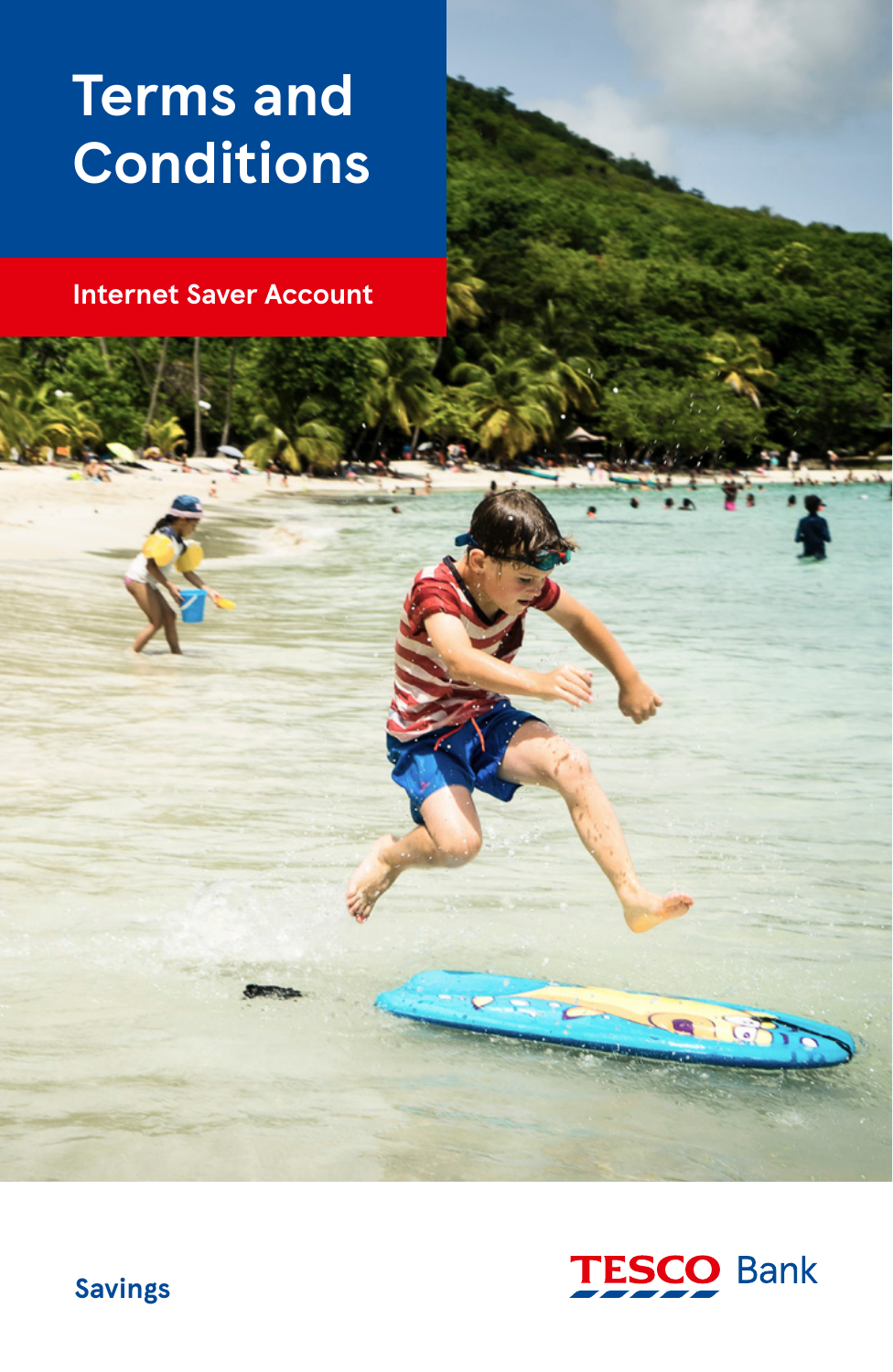### **Your agreement with us is made up of the following:**

- **1. This document** it explains how your account operates.
- **2. The Welcome letter** it outlines the account number and sort code which will operate on your account.
- **3. The Interest Rate Flyer/Summary Box** it outlines the interest rates which will operate on your account.

Once your account is open, we'll also give you some more information to help you get the most out of your account.

If you use Online Banking or the Mobile App, you'll need to sign up for the separate terms and conditions for those services.

### **Your right to cancel:**

If you change your mind and no longer wish to open this account, you can cancel the account within 30 days of the date on your Welcome letter. You can also close the account anytime after that by contacting us on **0345 678 5678\***.

### **Keeping you in control:**

We've designed the Tesco Bank Internet Saver Account to keep you in control:

- **If things go wrong** we're here to help. You're protected against fraudulent transactions and we'll sort things out as soon as we can. For more information please see the 'Refunds' section.
- **Banking your way** we'll help you manage your money wherever you want to online, by mobile or by telephone.

\*This number may be included as part of any inclusive call minutes provided by your phone operator.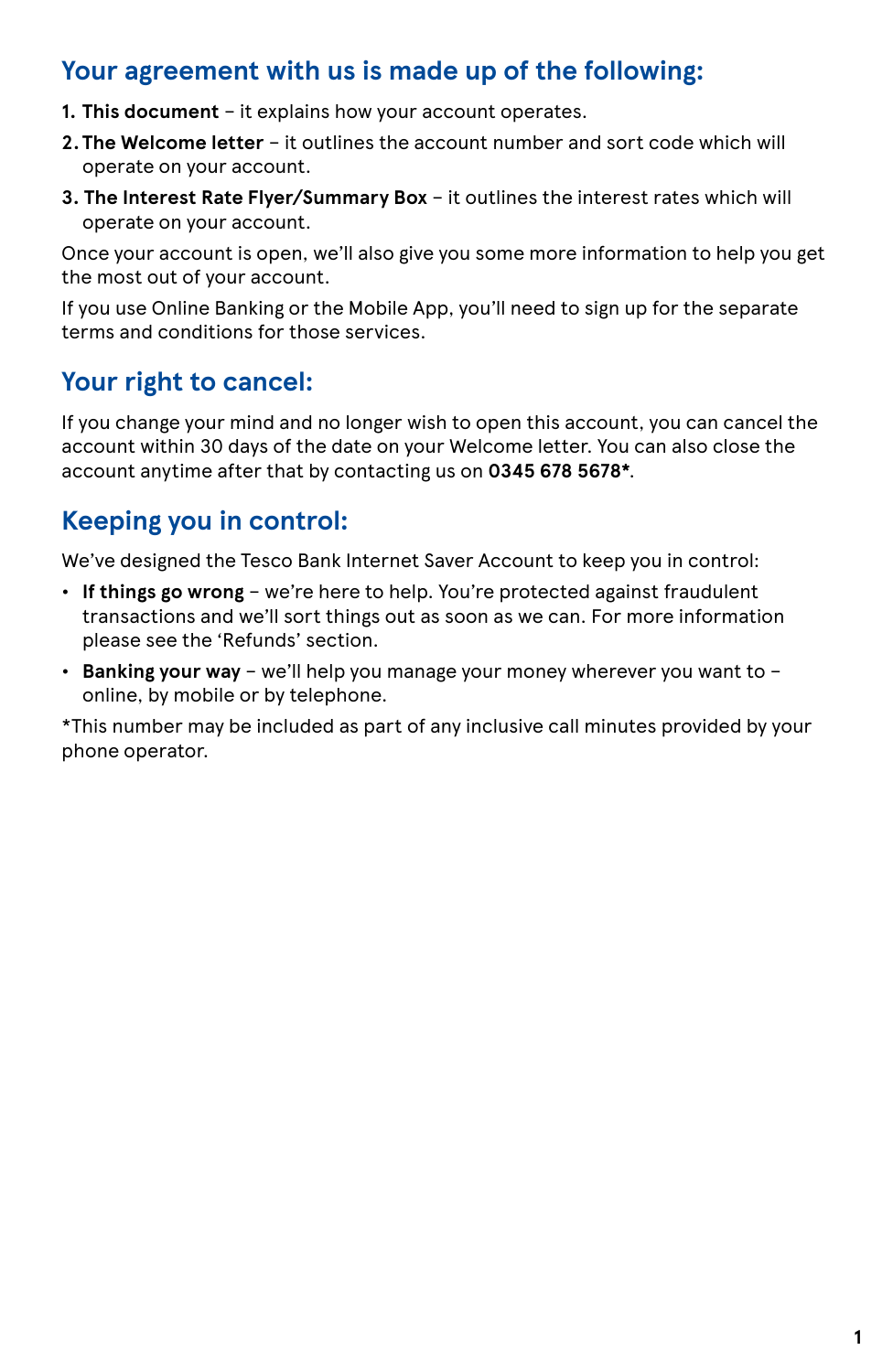### **About your account**

| What is an<br><b>Internet Saver</b>                              | It's an account which you manage entirely online using our Online Banking or the<br>Mobile App.                                                                                                                                                                                                                                                                                                                                                                                                                                                                                                                                                                              |
|------------------------------------------------------------------|------------------------------------------------------------------------------------------------------------------------------------------------------------------------------------------------------------------------------------------------------------------------------------------------------------------------------------------------------------------------------------------------------------------------------------------------------------------------------------------------------------------------------------------------------------------------------------------------------------------------------------------------------------------------------|
| account?                                                         | The account is available to anyone who is 18 or over and who is resident in the UK.                                                                                                                                                                                                                                                                                                                                                                                                                                                                                                                                                                                          |
|                                                                  | The account is available for personal use only. Business transactions are not permitted<br>on this account.                                                                                                                                                                                                                                                                                                                                                                                                                                                                                                                                                                  |
|                                                                  | The account is not available to customers resident in the Isle of Man, Jersey or Guernsey.                                                                                                                                                                                                                                                                                                                                                                                                                                                                                                                                                                                   |
|                                                                  | Overdrafts are not allowed on this account.                                                                                                                                                                                                                                                                                                                                                                                                                                                                                                                                                                                                                                  |
|                                                                  | The account is a UK pounds account and payments in and out of the account can only<br>be made in UK pounds.                                                                                                                                                                                                                                                                                                                                                                                                                                                                                                                                                                  |
|                                                                  | When you open your account you must set up a Linked Account to send money out<br>from your Internet Saver account. Please note that you can set up more than one<br>Linked Account.                                                                                                                                                                                                                                                                                                                                                                                                                                                                                          |
| <b>What is a Linked</b><br>Account?                              | A Linked Account is another account you have told us about and held in your name with<br>another bank in the UK or another internal Tesco Bank account in your name. You'll<br>need the account number and sort code of the account you want to set up as a Linked<br>Account. In certain circumstances documentation or additional checks may be required<br>to confirm the Linked Account is in your own name. We may ask you if the Linked<br>Account is a personal or business account.                                                                                                                                                                                  |
|                                                                  | For more information about sending money out from your account, please see the<br>'Payments out of your account' section overleaf.                                                                                                                                                                                                                                                                                                                                                                                                                                                                                                                                           |
| How will you<br>contact me?                                      | Where we hold a mobile telephone number or an email address for you, we may contact<br>you electronically (e.g. by text, email or in-app messaging) in relation to servicing updates<br>on your account. Where we do not hold these details for you, we will either write or<br>telephone you with servicing updates on your account. This means that you may only<br>get an email or a text from us, and not receive a letter in the post. We may still send you<br>correspondence by post if we think that it's important or necessary, or we think that<br>your contact details may be out-of-date. We'll never contact you asking you to share your<br>security details. |
|                                                                  | If we suspect fraud or a security threat on your account, we will let you know by<br>text, telephone, email or letter. We will never ask you for your full PIN, password,<br>Online Banking security number or Mobile App passcode over the telephone, or via<br>email or text. When you call us we will need to identify you. We will do this by asking<br>for information known only to you, and by requesting some of the digits of certain<br>passwords, passcodes or security numbers.                                                                                                                                                                                  |
|                                                                  | We will never email you asking for confidential or personal information. Please do not<br>respond to any emails that appear to be from Tesco Bank asking for your security details<br>or linking you to a web page asking you to login. If you think you've received a fraudulent<br>email, please forward it to phishing@tescobank.com and we'll investigate further. Visit<br>our Security and Fraud Centre at tescobank.com under the 'Help' section to find more<br>information on staying safe online.                                                                                                                                                                  |
|                                                                  | Please tell us if your name or contact details change. If you don't we'll continue to use<br>the details you last gave us, and we won't be responsible if we can't contact you or if we<br>send confidential information using out-of-date contact details. For your security, we<br>may no longer communicate with you if we have reason to believe you have moved or it<br>appears the account is no longer in use. If we have reason to believe the account is no<br>longer in use we may also block access to your account.                                                                                                                                              |
|                                                                  | You should note that some methods we use, such as email or text, can't be guaranteed<br>to be completely secure. As texts and emails can be intercepted, we will keep<br>confidential information to a minimum and you should never send us any confidential<br>information via text or email.                                                                                                                                                                                                                                                                                                                                                                               |
| How will you provide<br>me with information<br>about my account? | Account communications, such as statements may no longer be sent to you by post if<br>you've opted to go paperless on your account. Instead you will be able to view these<br>electronically. If you receive paperless statements, we may notify you of changes to the<br>terms and conditions by email. We'll let you know (by text or email) when a document is<br>available for viewing. We can't guarantee that messages or emails will get through, so<br>you should check your Online Banking regularly.                                                                                                                                                               |
|                                                                  | You can change your paperless preferences by logging into Online Banking or by<br>contacting us.                                                                                                                                                                                                                                                                                                                                                                                                                                                                                                                                                                             |
|                                                                  | We may still send you correspondence by post if we think that it's important or<br>necessary, or we think that your contact details may be out-of-date.                                                                                                                                                                                                                                                                                                                                                                                                                                                                                                                      |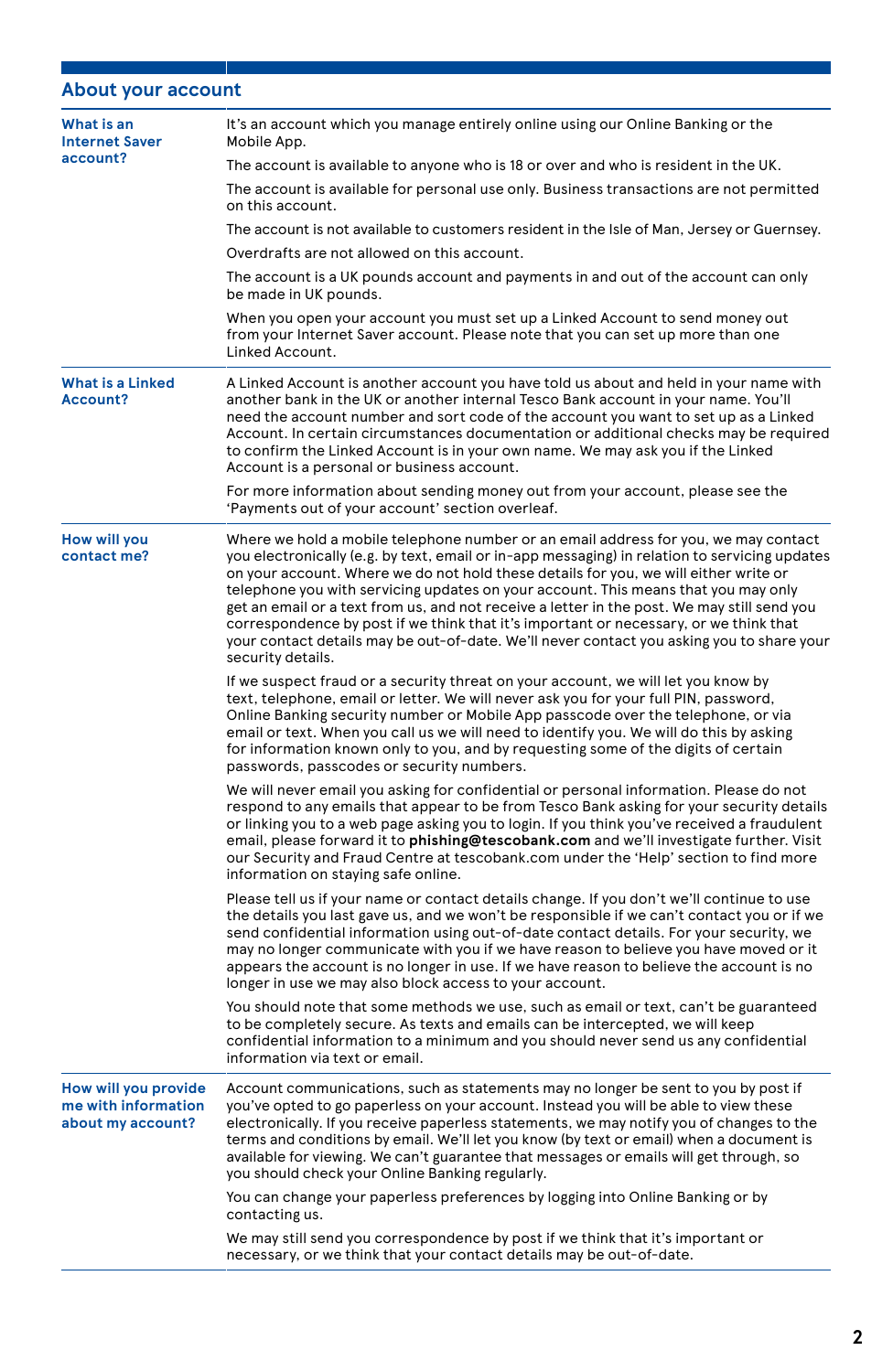#### **Payments into your account**

**How can I send money to my account?**

You can send money to your account in the following ways:

| <b>Payment source</b>                                                                | Description                                                                                                                                                                                                                                           |
|--------------------------------------------------------------------------------------|-------------------------------------------------------------------------------------------------------------------------------------------------------------------------------------------------------------------------------------------------------|
| <b>Standing Order</b>                                                                | You can make regular payments by setting up a Standing<br>Order from another UK bank account in your name. You<br>would need to arrange this directly with the other bank.<br>You'll need your Tesco Bank sort code and account number<br>to do this. |
| Internal transfer<br>from another Tesco<br><b>Bank account</b>                       | You can send money from another account you have<br>with Tesco Bank using our Online Banking service. You'll<br>need your Tesco Bank security details and sort code and<br>account number to do this.                                                 |
| <b>Transfer money</b><br>from another non-<br><b>Tesco Bank account</b><br>in the UK | You can send us money from another UK bank account<br>not held with Tesco Bank. You would need to arrange this<br>directly with the other bank. You'll need your Tesco Bank<br>sort code and account number to do this.                               |

**Your account is a savings account and wages, salary, benefits or pension payments should not be paid directly into it.**

**Your account does not accept payments which are not made in UK pounds or money paid in from non-UK bank accounts. Any money which is not in UK pounds or sent from a non-UK bank account will automatically be returned to where it came from.**

| How long will<br>it take for the<br>money to appear<br>in my account? | <b>Type of Payment</b>                                                                                           | Your money will<br>appear in your<br>account | Interest will<br>be earned                | You can<br>withdraw<br>your money |
|-----------------------------------------------------------------------|------------------------------------------------------------------------------------------------------------------|----------------------------------------------|-------------------------------------------|-----------------------------------|
|                                                                       | <b>Standing Orders</b>                                                                                           | As soon as we<br>receive it.                 | From the day<br>we receive<br>your money. | As soon as we<br>receive it.      |
|                                                                       | Internal transfers<br>from other Tesco<br><b>Bank accounts</b>                                                   | Within 2 hours.                              | From the day<br>we receive<br>your money. | Within 2 hours.                   |
|                                                                       | Transfers (i.e.<br>transferring money<br>directly from<br>another non-Tesco<br><b>Bank account in</b><br>the UK) | As soon as we<br>receive it.                 | From the day<br>we receive<br>your money. | As soon as we<br>receive it.      |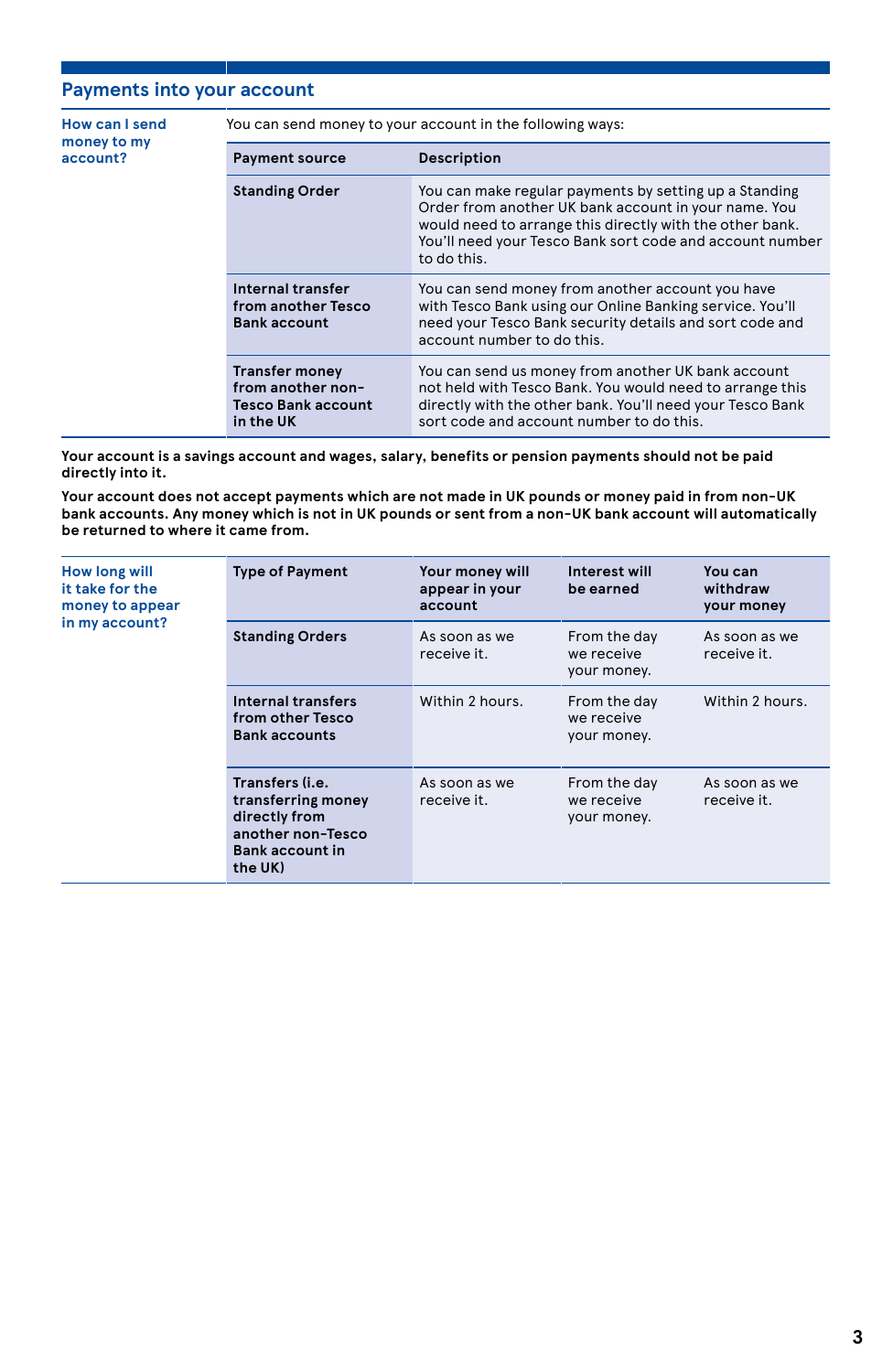### **Payments out of your account**

| How do I send<br>money out from<br>my account?                                         | <b>Payment Type</b>                                                                                                                                                                                                                         | Description                                                                                                                                                                                                                                                                                                                                                                                                                                                                                                    |                                                                                                  |  |
|----------------------------------------------------------------------------------------|---------------------------------------------------------------------------------------------------------------------------------------------------------------------------------------------------------------------------------------------|----------------------------------------------------------------------------------------------------------------------------------------------------------------------------------------------------------------------------------------------------------------------------------------------------------------------------------------------------------------------------------------------------------------------------------------------------------------------------------------------------------------|--------------------------------------------------------------------------------------------------|--|
|                                                                                        | By making internal<br>transfers (including<br>future dated transfers)<br>to other Tesco Bank<br>accounts using Online<br><b>Banking or the Mobile</b><br>App. You will need your<br><b>Tesco Bank security</b><br>details to do this.       | You will only be able to make transfers out of your<br>account to a Linked Account held in your name with<br>another bank in the UK or another internal Tesco<br>Bank account in your name. You'll need the account<br>number and sort code of the account you want to set<br>up as a Linked Account. We may ask you if the Linked<br>Account is a personal or business account.<br>Please see 'What is a Linked Account?' section for<br>more information. If you experience any issues<br>please contact us. |                                                                                                  |  |
|                                                                                        | By making transfers<br>(including future dated<br>transfers) to other non-<br><b>Tesco Bank accounts in</b><br>the UK by using Online<br>Banking. You will need<br>your Tesco Bank security<br>details to<br>do this.                       |                                                                                                                                                                                                                                                                                                                                                                                                                                                                                                                |                                                                                                  |  |
|                                                                                        | To send money to a<br>non-Tesco Bank account<br>in the UK using Online<br>Banking the account you<br>are sending the money to<br>must be able to accept<br><b>Faster Payments.</b>                                                          |                                                                                                                                                                                                                                                                                                                                                                                                                                                                                                                |                                                                                                  |  |
|                                                                                        | You can't send money to non-UK bank accounts                                                                                                                                                                                                |                                                                                                                                                                                                                                                                                                                                                                                                                                                                                                                |                                                                                                  |  |
|                                                                                        | If we are unable to process your payment we will tell you straight away.                                                                                                                                                                    |                                                                                                                                                                                                                                                                                                                                                                                                                                                                                                                |                                                                                                  |  |
|                                                                                        | All transfers over £100,000 must be sent by CHAPS (for details of sending your money<br>by CHAPS please see the 'CHAPS' section of the table in the 'What are the cut-off<br>times for sending money from my account?' section overleaf).   |                                                                                                                                                                                                                                                                                                                                                                                                                                                                                                                |                                                                                                  |  |
| <b>How much money</b><br>can I send out<br>within 24 hours?                            | <b>Payment Method</b>                                                                                                                                                                                                                       |                                                                                                                                                                                                                                                                                                                                                                                                                                                                                                                | Maximum amount you can send<br>out within 24 hours (subject to<br>your available balance)        |  |
|                                                                                        | Internal Transfers to other Tesco Bank<br>accounts in your own name using the<br><b>Mobile App and Online Banking</b>                                                                                                                       |                                                                                                                                                                                                                                                                                                                                                                                                                                                                                                                | £100,000 per transaction, with no<br>limit on the number of transactions<br>you can make per day |  |
|                                                                                        | Internal Transfers to other Tesco Bank<br>accounts in your own name using a TPP*                                                                                                                                                            |                                                                                                                                                                                                                                                                                                                                                                                                                                                                                                                | £10,000                                                                                          |  |
|                                                                                        | Transfers to other non-Tesco Bank<br>accounts in your own name in the UK<br>using the Mobile App, Online Banking<br>and a TPP*                                                                                                              |                                                                                                                                                                                                                                                                                                                                                                                                                                                                                                                | £10,000 limit for each payment<br>method                                                         |  |
|                                                                                        | *An authorised Third Party Provider (TPP) is a UK firm authorised by the FCA, or a firm<br>located within the EU that has obtained temporary permission from the FCA to carry<br>out services for you using your account with your consent. |                                                                                                                                                                                                                                                                                                                                                                                                                                                                                                                |                                                                                                  |  |
|                                                                                        | You must be registered for the Mobile App and Online Banking to make payments<br>through these payment channels.                                                                                                                            |                                                                                                                                                                                                                                                                                                                                                                                                                                                                                                                |                                                                                                  |  |
|                                                                                        | For transfers above these limits please contact us.                                                                                                                                                                                         |                                                                                                                                                                                                                                                                                                                                                                                                                                                                                                                |                                                                                                  |  |
| If I send money to<br>another account how<br>long will it take to<br>leave my account? | your instruction.                                                                                                                                                                                                                           |                                                                                                                                                                                                                                                                                                                                                                                                                                                                                                                | We will take your money out of your account immediately once we have received                    |  |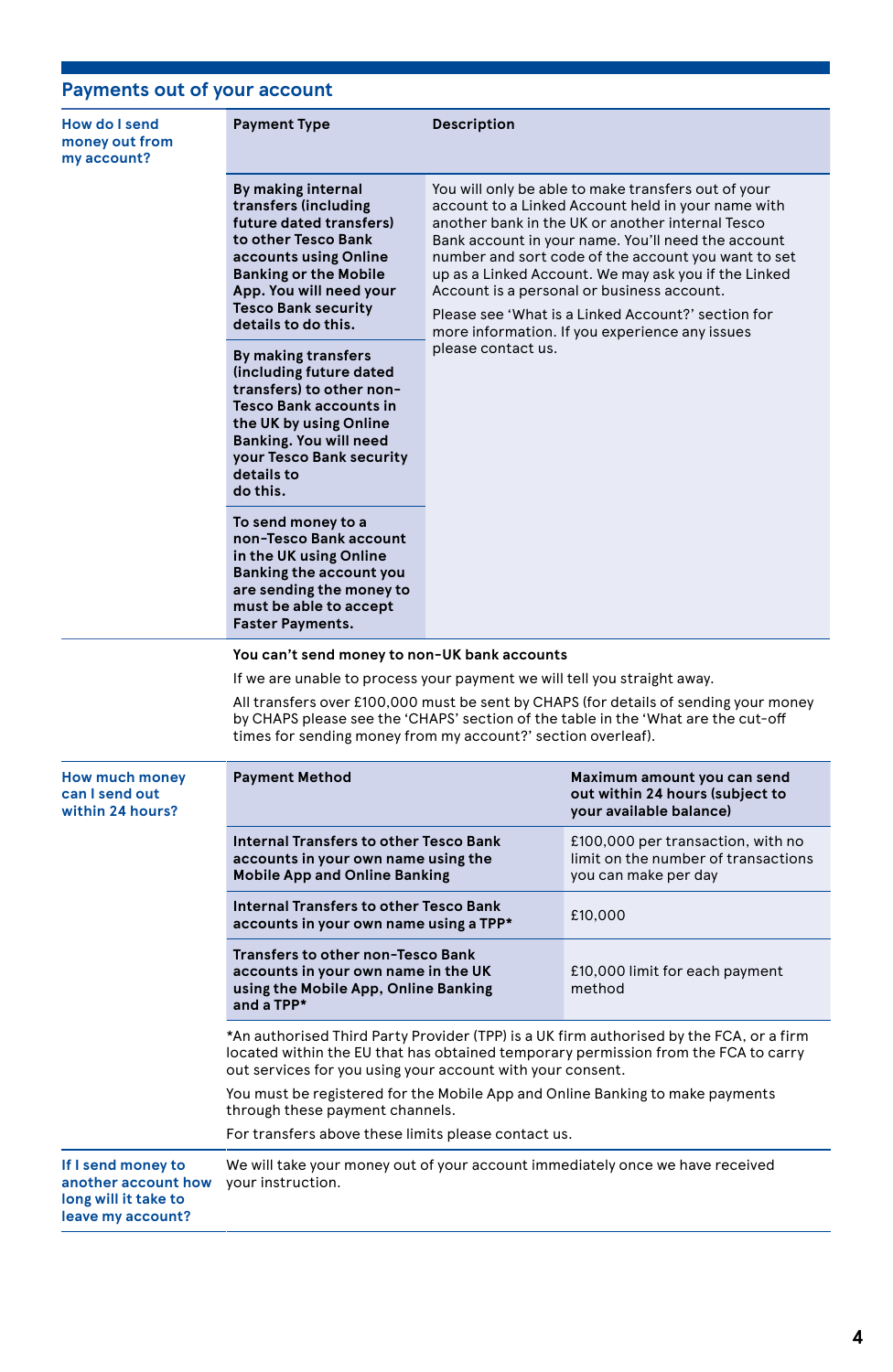| What are the<br>cut-off times for<br>sending money<br>from my account? | <b>Payment Method</b>                                                                                                                                                    | Cut-off time for us to receive<br>and start processing your<br>instruction on the day you<br>tell us                                                                                                                                                                                                 | Your money will<br>appear in the<br>other account                    |
|------------------------------------------------------------------------|--------------------------------------------------------------------------------------------------------------------------------------------------------------------------|------------------------------------------------------------------------------------------------------------------------------------------------------------------------------------------------------------------------------------------------------------------------------------------------------|----------------------------------------------------------------------|
|                                                                        | Internal transfers to<br><b>Tesco Bank accounts</b>                                                                                                                      | No cut-off time                                                                                                                                                                                                                                                                                      | Within 2 hours.                                                      |
|                                                                        | <b>Faster Payments -</b><br>transfers to other non-<br><b>Tesco Bank accounts</b><br>in the UK                                                                           | No cut-off time.                                                                                                                                                                                                                                                                                     | Within 2 hours.                                                      |
|                                                                        | <b>CHAPS - transfers to</b><br>non-Tesco Bank accounts<br>in the UK which cannot be<br>sent by Faster Payments<br>All payments over<br>£100,000 must be sent<br>by CHAPS | 1.30pm on a Business Day.<br>If you ask us to make the transfer<br>after 1.30pm on a Business Day, or<br>on a day which is not a Business<br>Day, we will treat your instruction<br>as being received at the beginning<br>of the next Business Day, and this<br>is when we will start processing it. | By close of<br>business on the<br>day the transfer<br>is instructed. |
|                                                                        | <b>System Outages</b>                                                                                                                                                    | There may be times when our systems are unavailable.<br>When this happens, we will process your payment as<br>soon as possible but it may take longer than usual for<br>the money to appear in the other account.                                                                                    |                                                                      |

A Business Day is any day from Monday to Friday which is not a bank holiday in England and Wales.

| <b>Interest</b>                               |                                                                                                                                                                                                                                                                                                           |
|-----------------------------------------------|-----------------------------------------------------------------------------------------------------------------------------------------------------------------------------------------------------------------------------------------------------------------------------------------------------------|
| How do I earn<br>interest?                    | If you have money in your account, we will pay you interest on it at a standard variable<br>rate (this is our Standard Interest Rate).                                                                                                                                                                    |
|                                               | Confirmation of the Standard Interest Rate is included within your Welcome Pack<br>(please note, unless otherwise stated your standard rate of interest is variable).                                                                                                                                     |
|                                               | You can find out the rate that applies to your account at any time by viewing your<br>account in Online Banking.                                                                                                                                                                                          |
| What do I need                                | Bonus Interest may be applicable to your account.                                                                                                                                                                                                                                                         |
| to know about<br><b>Bonus Interest?</b>       | If we do offer to pay Bonus Interest on your account, we will tell you in advance about<br>the terms applicable to that Bonus Interest, including the applicable rate, how this will<br>be calculated and the length of time for which the Bonus Interest will apply (also known<br>as the Bonus Period). |
|                                               | We will write to you in advance to let you know when your current Bonus Period is<br>coming to an end.                                                                                                                                                                                                    |
|                                               | Our Bonus Rates are fixed and we won't vary them during a Bonus Period, but please<br>remember that the Standard Interest Rate is variable and may change from time to time,<br>which means that the overall interest you receive during a Bonus Period may change.                                       |
| <b>Will Tesco Bank</b><br>deduct tax from the | We will not deduct tax from the interest you have earned, unless we are required to do<br>so by law.                                                                                                                                                                                                      |
| interest paid to me?                          | Please note that you may be liable to pay tax on the interest you have earned. Please<br>contact Her Majesty's Revenue and Customs (HMRC) if you need more information on<br>tax or tax exemptions.                                                                                                       |
| <b>How is interest</b><br>calculated?         | Interest will be earned at a daily rate. We will calculate your interest on the money in<br>your account at the end of each day.                                                                                                                                                                          |
|                                               | Every year we will add up the interest earned from each day over the year and then<br>apply this to your account annually.                                                                                                                                                                                |
|                                               | If Bonus Interest applies to your account, we will let you know in advance how this will<br>be calculated.                                                                                                                                                                                                |
| When will you                                 | Interest earned throughout each year will be paid on the last day of March.                                                                                                                                                                                                                               |
| pay me interest?                              | If Bonus Interest applies to your account, we will apply this at the end of your Bonus term.                                                                                                                                                                                                              |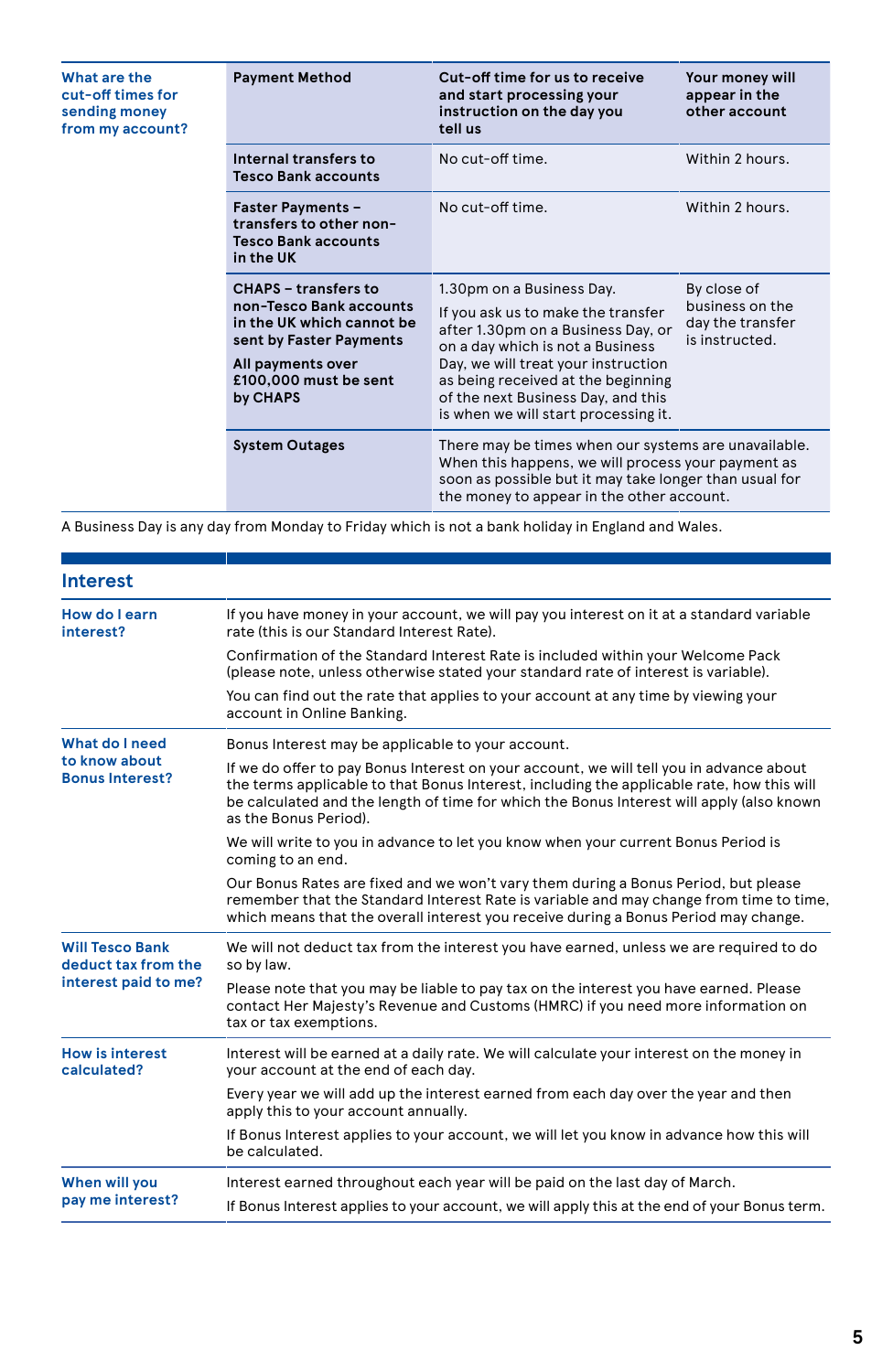| Can you change<br>the interest rates?           | Your account is a variable interest rate account - we may change the Standard Interest<br>Rate which applies to your account at any time.                                                                                                                                                                                                                                              |
|-------------------------------------------------|----------------------------------------------------------------------------------------------------------------------------------------------------------------------------------------------------------------------------------------------------------------------------------------------------------------------------------------------------------------------------------------|
|                                                 | If we are going to reduce the Standard Interest Rate we will always contact you and<br>give you at least two months' notice. The reasons which may lead us to reduce the<br>Standard Interest Rate include where there is a change (or where we reasonably expect<br>a change) in:                                                                                                     |
|                                                 | • the costs we incur in providing services to our customers;<br>• the Bank of England Base Rate;                                                                                                                                                                                                                                                                                       |
|                                                 | · market conditions which affect interest rates; or<br>· law or regulatory or industry code requirements.                                                                                                                                                                                                                                                                              |
|                                                 | These are just examples and we may reduce the Standard Interest Rate for other reasons.                                                                                                                                                                                                                                                                                                |
|                                                 | If you don't want the new Standard Interest Rate, you may withdraw your money and<br>close your account. If you don't tell us you want to close your account before the date<br>of the reduction, we will assume that you want to keep your account open and the<br>Standard Interest Rate applying to your account will be reduced.                                                   |
|                                                 | If we increase the Standard Interest Rate, the new rate can be viewed at any time in<br>Online Banking and we may also contact you to let you know.                                                                                                                                                                                                                                    |
|                                                 | Bonus Interest rates are always fixed and we won't vary them during a Bonus Period.                                                                                                                                                                                                                                                                                                    |
|                                                 |                                                                                                                                                                                                                                                                                                                                                                                        |
| <b>Statements</b>                               |                                                                                                                                                                                                                                                                                                                                                                                        |
| When will you<br>provide me with<br>statements? | We will provide you with a statement free of charge each month where you've had<br>any activity on your account excluding credit interest. We'll also provide you with an<br>annual statement once per year in April. If you have opted to go paperless on your<br>account, we'll contact you by email or text to let you know that your statement is ready<br>to view electronically. |
|                                                 | You can view your account balance at any time by using our Online Banking service.<br>Account statements can also be downloaded by logging into Online Banking.                                                                                                                                                                                                                        |
|                                                 |                                                                                                                                                                                                                                                                                                                                                                                        |

### **Cancelling transactions**

| <b>Can I cancel</b><br>a transaction<br>I've authorised? | You can't cancel a transaction you've asked us to make after we've received your request<br>unless it's for a future date. However, if you contact us we'll do what we can to try and<br>recover the payment. We may charge you any reasonable costs we incur in doing this,<br>which would be proportionate to the work carried out. We'll tell you before we do this. |
|----------------------------------------------------------|-------------------------------------------------------------------------------------------------------------------------------------------------------------------------------------------------------------------------------------------------------------------------------------------------------------------------------------------------------------------------|
| <b>What about</b><br>future-dated<br>transactions?       | You can change or cancel a transaction you've asked us to make on a date in the future<br>at any time before close of business on the day before the payment is due to be taken<br>from your account.                                                                                                                                                                   |
|                                                          | Standing Orders paying money into your account can only be changed or cancelled from<br>the account the payment was instructed.                                                                                                                                                                                                                                         |
|                                                          | You can change or cancel future transactions by using our Online Banking services.                                                                                                                                                                                                                                                                                      |

| Joint accounts                 |                                                                                                                                                                                                                                                                                                                                                 |
|--------------------------------|-------------------------------------------------------------------------------------------------------------------------------------------------------------------------------------------------------------------------------------------------------------------------------------------------------------------------------------------------|
| Can I open a<br>joint account? | Yes. Up to 2 people can have an account together.                                                                                                                                                                                                                                                                                               |
| How do joint<br>accounts work? | Either one of you can discuss the account with us or take decisions about it. That means<br>that either one of you will be able to withdraw all of the money in your account, unless<br>vou tell us otherwise.                                                                                                                                  |
|                                | If one of you dies, we will allow the other to either continue or close the account and<br>the balance will be paid to them.                                                                                                                                                                                                                    |
|                                | If we become aware of a disagreement between the joint account holders we will block<br>the account and contact you both to tell you we have done this. We will then need<br>agreement from both of you before we can remove the block on the account.                                                                                          |
|                                | Each account holder is separately responsible for complying with the terms and<br>conditions of the account and you are each jointly and severally liable for any money<br>owed to us. This means that we have the right to demand repayment of the full amount<br>of any money owed to us, not just a share of it, from both or either of you. |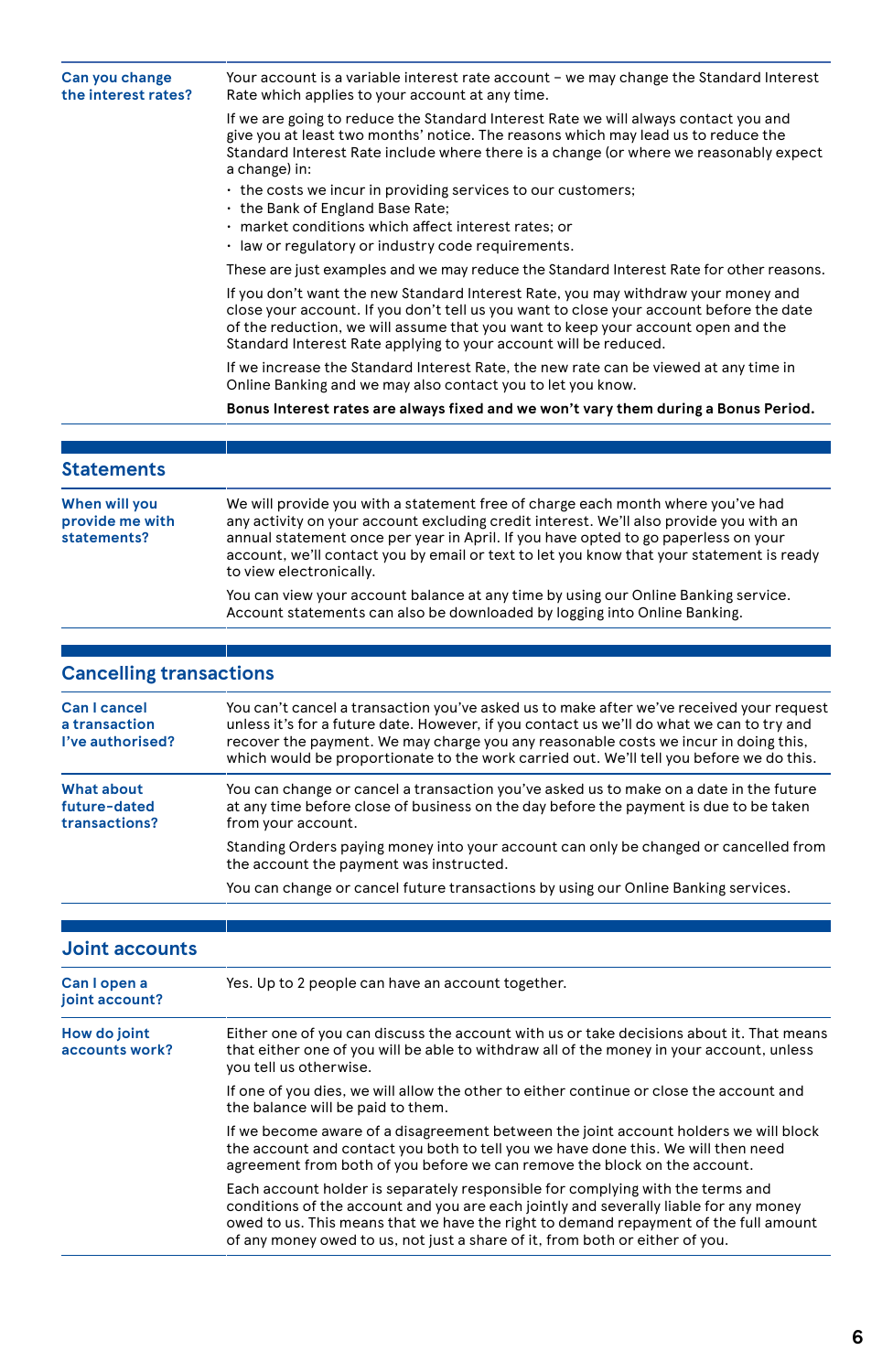### **Protecting your account**

| <b>What should I</b><br>do to keep my<br>account secure?    | You must:<br>• keep all of your Tesco Bank security details secret (this includes Telephone Banking<br>and Online Banking security details) and take reasonable precautions to prevent them<br>becoming known to another person; and                                                                                                                                                                                                                               |
|-------------------------------------------------------------|--------------------------------------------------------------------------------------------------------------------------------------------------------------------------------------------------------------------------------------------------------------------------------------------------------------------------------------------------------------------------------------------------------------------------------------------------------------------|
|                                                             | · keep all receipts and transaction records secure. If you wish to dispose of them, you<br>should do so in a way that ensures they cannot be read, such as shredding.                                                                                                                                                                                                                                                                                              |
|                                                             | You must not:                                                                                                                                                                                                                                                                                                                                                                                                                                                      |
|                                                             | • write down or record your Tesco Bank security details in a way which could be easily<br>understood by someone else; or                                                                                                                                                                                                                                                                                                                                           |
|                                                             | · let anyone else know or use your Tesco Bank security details (not even a joint account<br>holder - they'll have their own).                                                                                                                                                                                                                                                                                                                                      |
|                                                             | If you do not keep your account secure you may be liable for transactions which you did<br>not authorise.                                                                                                                                                                                                                                                                                                                                                          |
| What if I think<br>someone knows<br>my security<br>details? | You must contact us immediately and change your security details straightaway.                                                                                                                                                                                                                                                                                                                                                                                     |
| What if someone<br>asks me for my<br>security details?      | You should never share your security details with anyone.                                                                                                                                                                                                                                                                                                                                                                                                          |
|                                                             | You should be aware that there are scams designed to trick you into giving away<br>information (such as account passwords) that can then be used to defraud you. This<br>may be by an email, phone call or SMS pretending to be from ourselves. They may try<br>to trick you into going to a fake website, to update your password for example, or they<br>may ask you to provide your passwords to them directly 'for security purposes' or<br>some other reason. |

### **Are there times when I can't access or make transactions on my account?**

| <b>Account opening</b>                                                                                  | During our account opening process we must undertake checks to confirm your<br>identity. You will not be able to withdraw money from your account until our checks<br>are complete. If you do not provide us with the information we request from you within<br>30 days of us contacting you, we will return any money to where it came from and close<br>your account.                                                                                                                                                                                                                                |
|---------------------------------------------------------------------------------------------------------|--------------------------------------------------------------------------------------------------------------------------------------------------------------------------------------------------------------------------------------------------------------------------------------------------------------------------------------------------------------------------------------------------------------------------------------------------------------------------------------------------------------------------------------------------------------------------------------------------------|
| <b>For security</b><br>reasons                                                                          | In order to protect your account we can block your access to your account via the<br>Online, Mobile or Telephone Banking services. We will only do this if we think it's<br>reasonably necessary because:<br>• we believe your security details may have been compromised;<br>· there's suspected fraudulent or unauthorised use of the security details;<br>• we have been unable to contact you; or<br>$\cdot$ we believe the account is no longer in use.                                                                                                                                           |
| Can you refuse<br>to carry out a<br>transaction on<br>my account?                                       | Yes, this would be because:<br>· you don't have enough money in your account;<br>• we have reasonable grounds to suspect fraud, misuse of your account or<br>criminal purposes;<br>· you would exceed a limit we have set;<br>• we have reasonable grounds to suspect the security of your account has<br>been compromised;<br>• we're ordered to do so by a court, regulator or other enforcement authority;<br>• we're informed that you have died; or<br>• the transaction seems unusual when compared to other transactions on<br>your account.                                                    |
| Will you tell me<br>if you refuse<br>to carry out a<br>transaction or<br>block access to<br>my account? | Unless the law prevents us from doing so or we believe our security measures would<br>be compromised we'll try to contact you before blocking your access to your account<br>or restricting your ability to make transactions. If we can't contact you before we take<br>action we will notify you about this immediately afterwards. We'll always tell you why<br>we have put a restriction in place unless doing so is illegal or goes against reasonable<br>security measures. You can contact us at any time to request that your account or<br>access to it is no longer suspended or restricted. |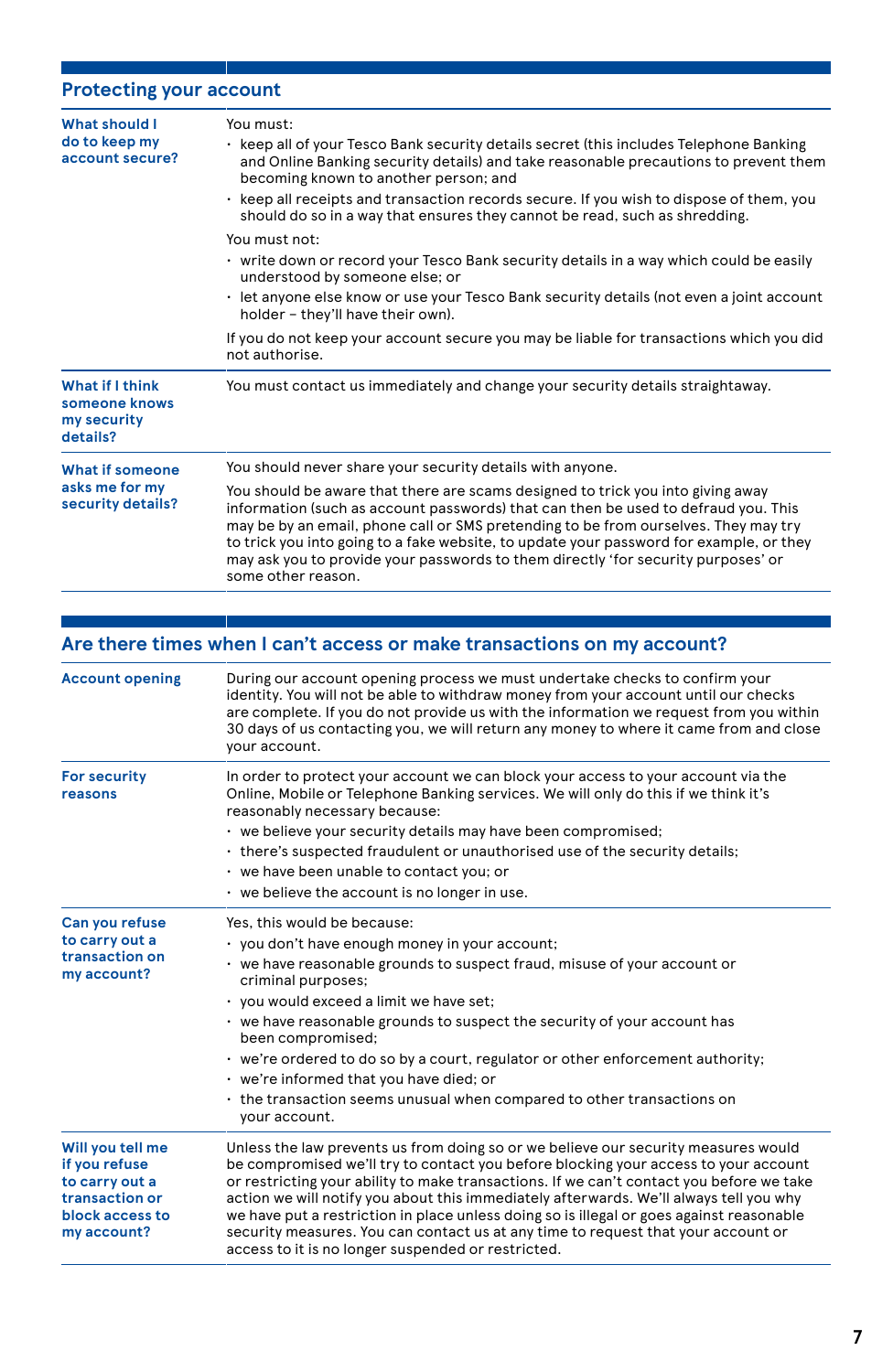#### **What do I need to pay if someone else makes transactions with my security details or a fraud is committed?**

| If this happens                                                    | Amount you pay                                                                                                                                                           |  |
|--------------------------------------------------------------------|--------------------------------------------------------------------------------------------------------------------------------------------------------------------------|--|
| You (or a joint account holder) call us:                           | You will pay a maximum of £35 if your Tesco Bank                                                                                                                         |  |
| · because your security details have been stolen; or               | security details are misused before you tell us                                                                                                                          |  |
| · someone else knows your security details and you (or             | that they have been stolen or you failed to take                                                                                                                         |  |
| a joint account holder) have not deliberately failed to            | all reasonable steps to keep your security                                                                                                                               |  |
| comply with the terms and conditions of your account               | details safe.                                                                                                                                                            |  |
| or acted with gross negligence (e.g. by not taking all             | You will not have to pay for any transactions made                                                                                                                       |  |
| reasonable steps to keep security details safe).                   | after you call us.                                                                                                                                                       |  |
| You (or a joint account holder):                                   | All transactions on the account - no limit. This                                                                                                                         |  |
| example is a give permission for someone else to use your security | applies to all transactions made before you tell us                                                                                                                      |  |
| details: or                                                        | about this.                                                                                                                                                              |  |
| $\cdot$ act with gross negligence (e.g. by not taking all          | You will not have to pay for any transactions                                                                                                                            |  |
| reasonable steps to keep your security details safe).              | made after you call to tell us about this.                                                                                                                               |  |
| Fraudulent transactions by you (or a joint                         | All transactions on the account - no limit.                                                                                                                              |  |
| account holder).                                                   | If you didn't authorise a transaction on your<br>account or if the transaction isn't carried out<br>properly or never arrives, please contact us as<br>soon as possible. |  |

| <b>Refunds</b>                                                               |                                                                                                                                                                                                                                                                                                                                                                                                                                                                                                                                  |
|------------------------------------------------------------------------------|----------------------------------------------------------------------------------------------------------------------------------------------------------------------------------------------------------------------------------------------------------------------------------------------------------------------------------------------------------------------------------------------------------------------------------------------------------------------------------------------------------------------------------|
| What should I do if<br>I didn't authorise<br>a transaction or<br>it's wrong? | If you didn't authorise a transaction on your account or if the transaction isn't carried<br>out properly or never arrives, please contact us as soon as possible.                                                                                                                                                                                                                                                                                                                                                               |
|                                                                              | Provided that you contact us within 13 months of the date of the transaction, we will<br>normally refund you immediately and in any event no later than by the end of the next<br>Business Day (a Business day is any day from Monday to Friday, which is not a bank<br>holiday in England and Wales). We will pay any interest we would have paid on the<br>amount that is refunded.                                                                                                                                            |
|                                                                              | We will not refund you immediately if we have good reason to believe that you have<br>acted fraudulently, deliberately not complied with the terms and conditions or acted<br>with gross negligence (an example of this might be where you have not kept your<br>security details safe).                                                                                                                                                                                                                                         |
|                                                                              | If you contact us more than 13 months after the date of the transaction, we might not<br>be able to refund you immediately, we will need to investigate first. If you don't tell us<br>about your query as soon as possible (and no later than six years from the date the<br>transaction was taken from your account) you may not receive a refund depending on<br>the circumstances.                                                                                                                                           |
|                                                                              | If we discover you weren't entitled to a refund, we may debit the amount of the<br>transaction from your account. This will take effect from the original date the<br>transaction was processed.                                                                                                                                                                                                                                                                                                                                 |
| What if I make<br>a mistake with<br>the transaction<br>details?              | You should contact us immediately. If the delay or error occurred because you gave us<br>incorrect details or made a mistake we will not be liable for any interest and charges<br>incurred, but we will make immediate efforts to trace the payment and notify you of<br>the outcome, free of charge. We may charge you any reasonable costs we incur in<br>recovering any amounts sent, which would always be proportionate to the work carried<br>out. We will tell you how much this will cost before carrying out the work. |
| <b>What if Tesco</b><br>Bank make a<br>mistake with the<br>transaction?      | If we process a payment late or make an error, we will without delay refund the amount<br>of any non-executed or defective payment. We will also refund any interest and charges<br>you have incurred. Our liability is limited to the amount of such payment and any<br>interest and charges you have to pay directly as a result of such delay or error.                                                                                                                                                                       |
| What should I do<br>if funds appear<br>in my account<br>I don't expect?      | You should contact us immediately. We will then investigate the source of these funds<br>and seek clarification if they are properly due to you.                                                                                                                                                                                                                                                                                                                                                                                 |
| Can you withdraw<br>funds from my<br>account without<br>my consent?          | Yes, in situations where we are advised that funds have been incorrectly paid to your<br>account in error, we may withdraw these funds. We will always try to contact you in<br>advance of withdrawing funds, however if we are unable to contact you before we take<br>action we will notify you immediately afterwards.                                                                                                                                                                                                        |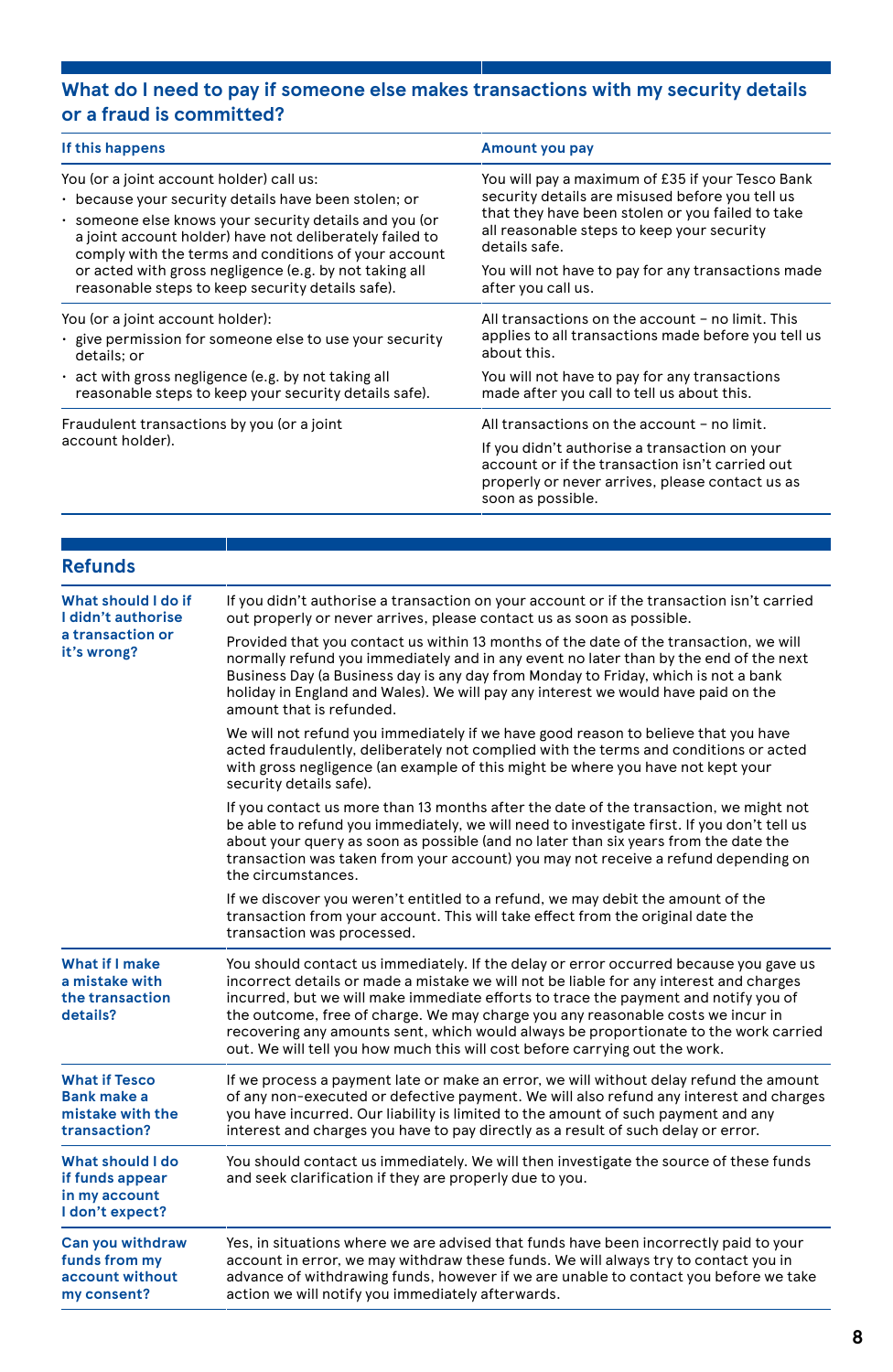#### **Powers of Attorney**

**Can I let someone with a Power of Attorney over my account use my security details to login to Online Banking for me or use my Mobile App?**

No. There is no Online Banking or Mobile App access for the Attorney. If you've granted a Power of Attorney over your account, the Attorney can only service your account by telephone. They will be provided with their own security details to do this.

#### **Changing the Terms and Conditions**

**Can you change the Terms and Conditions?** Yes, we can change any of the terms and conditions. We will always act reasonably when we do this. Your terms and conditions will be changed for any of the following reasons: • where we believe that the change would make the terms easier to understand or fairer to you; • we are making changes to the way we look after your account as a result of changes in the banking or financial system, technology, or the systems we use to run our banking business; • we are making changes as a result of changes in law, industry codes, the decision of an Ombudsman or any other regulatory requirement (or where we expect that there will be a change of this type); • to respond proportionately to changes in the costs we reasonably incur in providing your account (including funding costs); • to respond proportionately to a change in the Bank of England base rate or any other public-listed market rate; • to introduce new services to the account; or • to reflect good banking practice (but we will only make a changes for this reason if they are as favourable or more favourable to you). We'll always give you at least 2 months' notice of any changes we make and we will tell you using any of the contact details (including email address) you have given us. If you don't want to accept the change and want to end this agreement and close your account, you must tell us before the change takes effect. We won't charge you for closing your account. If your account is unable to be closed (for example if your account is blocked) before the changes take effect, you will be deemed to have accepted the changes. In exceptional circumstances it may not be possible to give you 2 months' notice, such as where changes are required as a result of a change in the law. However, if this happens we will always give you as much notice as possible before the changes take effect. **Can you change the Terms and Conditions for other reasons?** Yes, we can change any part of these terms and conditions for any valid reason not stated in these conditions which we tell you at the time, provided that we give you at least 2 months' notice, during which you are free to close your account without charge (provided that you pay off any negative balance on your account during that time).

#### **Closing your account**

| Can my account<br>be closed? | Yes, you can close your account at any time. If you want to close your account please<br>contact us.                                                                                                                                                                                                                                                                                                                                             |
|------------------------------|--------------------------------------------------------------------------------------------------------------------------------------------------------------------------------------------------------------------------------------------------------------------------------------------------------------------------------------------------------------------------------------------------------------------------------------------------|
|                              | We can close your account by giving you 2 months' written notice that we will do so.<br>However, we can also close your account immediately where:                                                                                                                                                                                                                                                                                               |
|                              | • we have reasonable grounds to suspect there has been (or if we know there has been)<br>fraudulent or criminal activity on your account or any of your other accounts or<br>insurance with us:                                                                                                                                                                                                                                                  |
|                              | • you are no longer resident in the UK, with the exemption of a Crown employee<br>serving overseas or are married to or in a civil partnership with a Crown employee.<br>An example of a Crown employee would be someone who is serving in the armed<br>forces overseas and paid out of the public revenue of the United Kingdom. For more<br>information about the residency rules, please contact Her Majesty's Revenue and<br>Customs (HMRC): |
|                              | · you have seriously or persistently broken any of these Terms & Conditions;<br>· you fail anti-money laundering or other identity checks; or                                                                                                                                                                                                                                                                                                    |
|                              | . you are abusive to any of our staff.                                                                                                                                                                                                                                                                                                                                                                                                           |

**9**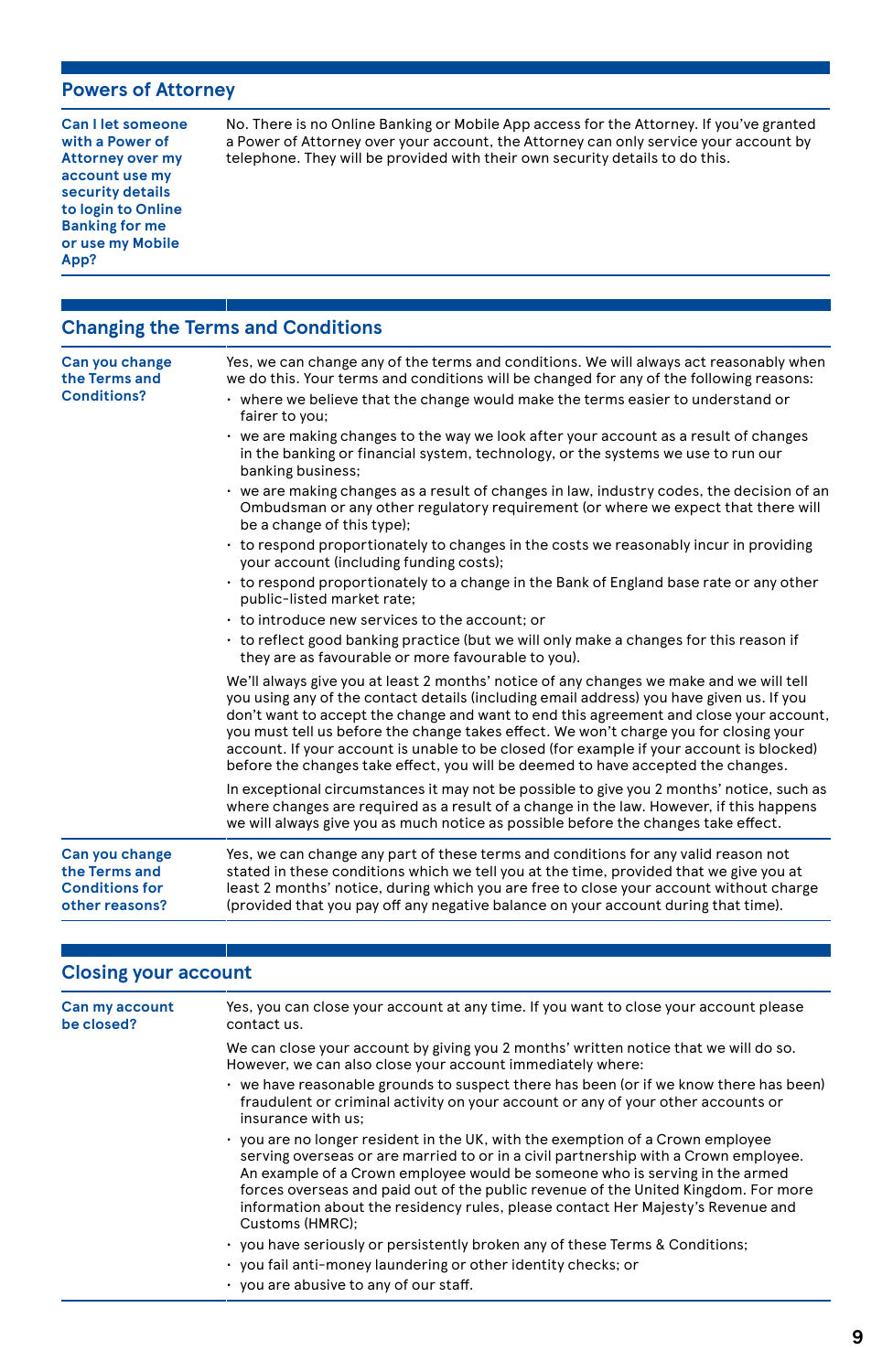When we close your account we will return any money in your account to you, or any other person authorised by law, together with any interest due; this is always subject to our legal and regulatory obligations. In certain circumstances documentation may be required before this can take place.

#### **Other information**

- We will not be liable if we break the terms and conditions due (directly or indirectly) to:
	- Abnormal and unforeseen circumstances outside our control the consequences of which would have been unavoidable – this may include the failure of any machine, data processing system or transmission link or delays and failures due to industrial action; or
	- Our obligations under UK law.
- We will not be liable to you:
	- For any loss of business, loss of goodwill, loss of opportunity or loss of profit in any circumstances; or
- Any loss to you we could not have reasonably anticipated when you gave us the instruction.
- If your address is in Scotland, Scots law applies to the contract between us and disputes between us will be referred to the Scottish courts. If your address is elsewhere, English law will apply and disputes will be referred to the courts of England and Wales or Northern Ireland as appropriate depending on where you live.
- We will communicate with you in English and you can ask for a copy of this document at any time.
- We may transfer our rights and duties under the terms and conditions to another company in the future (this is sometimes called an assignation). We will only do this if we reasonably believe that other company will treat you to the same standard as we have.
- Tesco Bank is a trading name of Tesco Personal Finance plc, registered in Scotland No. SC173199. Registered Office: 2 South Gyle Crescent, Edinburgh EH12 9FQ.
- Tesco Personal Finance plc (trading as Tesco Bank) is authorised by the Prudential Regulation Authority and regulated by the Financial Conduct Authority and the Prudential Regulation Authority. Our registration number is 186022. You can check this on the Financial Services Register by visiting the website **fca.org.uk/firms/systems-reporting/register** or by contacting the PRA on **0207 601 4878**.

#### **How to make a complaint**

Obviously, we hope you never have to make a complaint. If you do, we promise we'll try to resolve it as quickly as we can. You can raise a complaint via our online form on **tescobank.com/complaints**, where you can also find information on our complaint handling process.

Alternatively call us on **0345 678 5678** or write to us at **Tesco Bank, PO Box 27010, Glasgow, G2 2DR**.

If you're not happy with our response to your complaint, you may be able to refer your complaint to the Financial Ombudsman Service (FOS). You can find out more about the FOS by writing to them at **The Financial Ombudsman Service, Exchange Tower, London, E14 9SR** or by telephoning on **0800 023 4567**. Details are also available from their website, **financial-ombudsman.org.uk**

#### **Financial Services Compensation Scheme**

We are covered by the Financial Services Compensation Scheme (FSCS). The FSCS can pay compensation to depositors if a bank is unable to meet its financial obligations.

In respect of deposits, an eligible depositor is entitled to claim up to the current FSCS limit for deposits. For joint accounts each account holder is treated as having a claim in respect of their share so, for a joint account held by two eligible depositors, the maximum amount that could be claimed would be twice the current FSCS limit for deposits. The FSCS limit relates to the combined amount in all the eligible depositor's accounts with the bank, including their share of any joint account, and not to each separate account.

For further information about the compensation provided by the FSCS (including the amounts covered and eligibility to claim) please call us or refer to the FSCS website **FSCS.org.uk** or call the FSCS on **0207 741 4100** or **0800 678 1100**. Please note only compensation related queries should be directed to the FSCS.